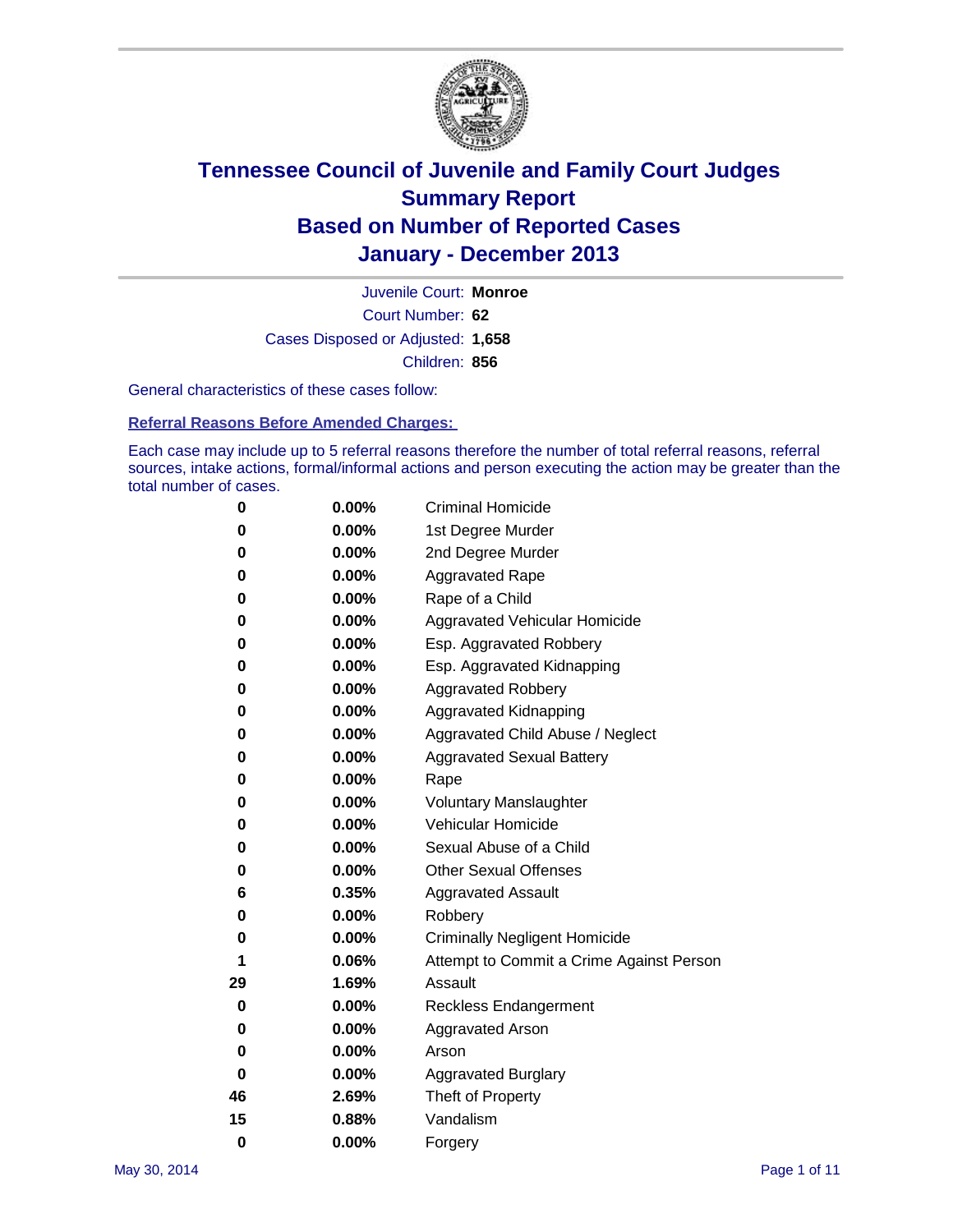

Court Number: **62** Juvenile Court: **Monroe** Cases Disposed or Adjusted: **1,658** Children: **856**

#### **Referral Reasons Before Amended Charges:**

Each case may include up to 5 referral reasons therefore the number of total referral reasons, referral sources, intake actions, formal/informal actions and person executing the action may be greater than the total number of cases.

| 0  | 0.00% | <b>Worthless Checks</b>                                     |  |  |
|----|-------|-------------------------------------------------------------|--|--|
| 0  | 0.00% | Illegal Possession / Fraudulent Use of Credit / Debit Cards |  |  |
| 11 | 0.64% | <b>Burglary</b>                                             |  |  |
| 0  | 0.00% | Unauthorized Use of a Vehicle                               |  |  |
| 0  | 0.00% | <b>Cruelty to Animals</b>                                   |  |  |
| 0  | 0.00% | Sale of Controlled Substances                               |  |  |
| 16 | 0.94% | <b>Other Drug Offenses</b>                                  |  |  |
| 0  | 0.00% | Possession of Controlled Substances                         |  |  |
| 0  | 0.00% | <b>Criminal Attempt</b>                                     |  |  |
| 6  | 0.35% | Carrying Weapons on School Property                         |  |  |
| 0  | 0.00% | Unlawful Carrying / Possession of a Weapon                  |  |  |
| 0  | 0.00% | <b>Evading Arrest</b>                                       |  |  |
| 0  | 0.00% | Escape                                                      |  |  |
| 1  | 0.06% | Driving Under Influence (DUI)                               |  |  |
| 6  | 0.35% | Possession / Consumption of Alcohol                         |  |  |
| 1  | 0.06% | Resisting Stop, Frisk, Halt, Arrest or Search               |  |  |
| 0  | 0.00% | <b>Aggravated Criminal Trespass</b>                         |  |  |
| 3  | 0.18% | Harassment                                                  |  |  |
| 0  | 0.00% | Failure to Appear                                           |  |  |
| 0  | 0.00% | Filing a False Police Report                                |  |  |
| 1  | 0.06% | Criminal Impersonation                                      |  |  |
| 19 | 1.11% | <b>Disorderly Conduct</b>                                   |  |  |
| 7  | 0.41% | <b>Criminal Trespass</b>                                    |  |  |
| 0  | 0.00% | <b>Public Intoxication</b>                                  |  |  |
| 0  | 0.00% | Gambling                                                    |  |  |
| 9  | 0.53% | Traffic                                                     |  |  |
| 0  | 0.00% | <b>Local Ordinances</b>                                     |  |  |
| 2  | 0.12% | Violation of Wildlife Regulations                           |  |  |
| 0  | 0.00% | Contempt of Court                                           |  |  |
| 53 | 3.10% | Violation of Probation                                      |  |  |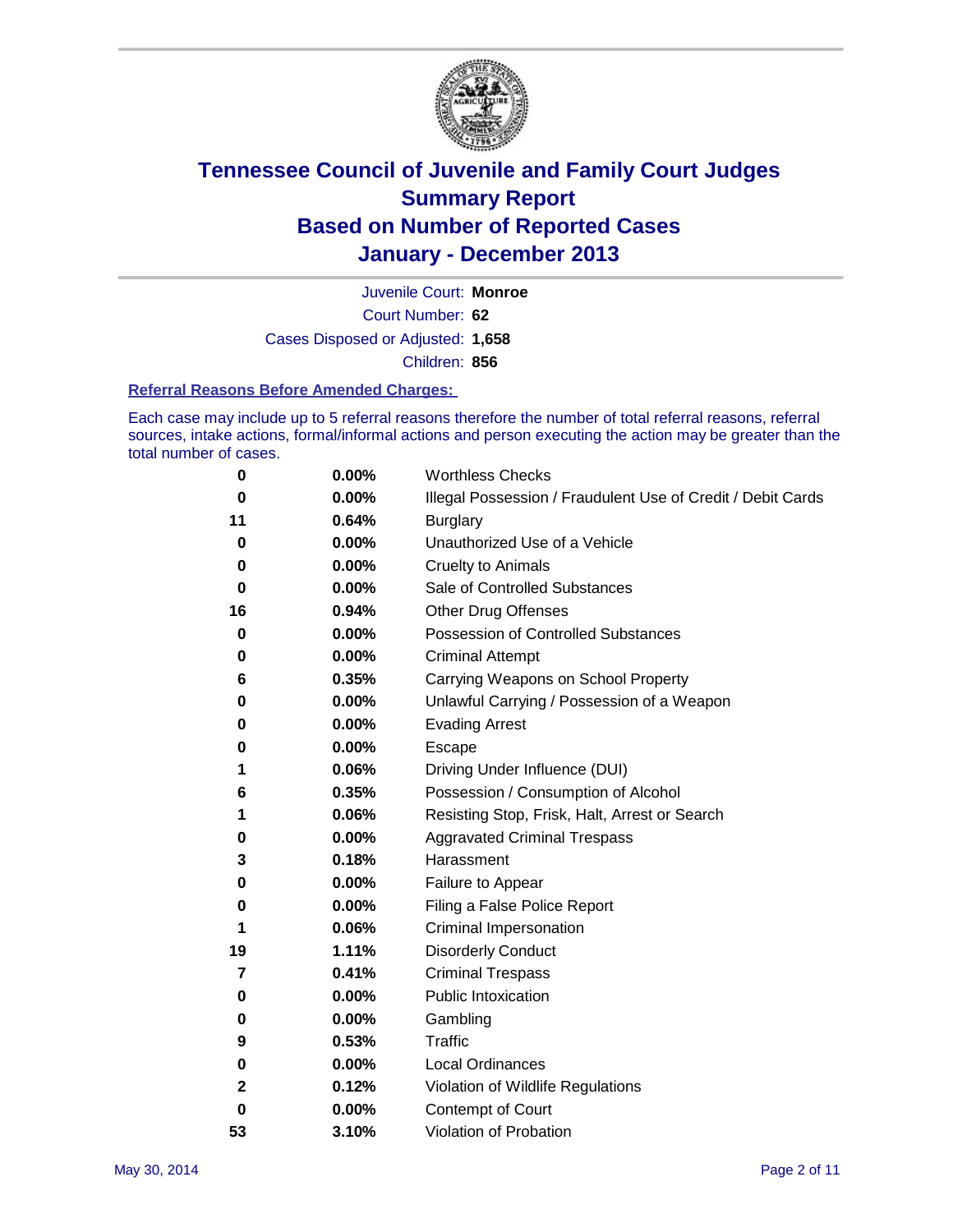

Court Number: **62** Juvenile Court: **Monroe** Cases Disposed or Adjusted: **1,658** Children: **856**

#### **Referral Reasons Before Amended Charges:**

Each case may include up to 5 referral reasons therefore the number of total referral reasons, referral sources, intake actions, formal/informal actions and person executing the action may be greater than the total number of cases.

| 1,711 | 100.00%  | <b>Total Referrals</b>                 |
|-------|----------|----------------------------------------|
| 73    | 4.27%    | Other                                  |
| 0     | 0.00%    | <b>Consent to Marry</b>                |
| 1     | 0.06%    | <b>Request for Medical Treatment</b>   |
| 561   | 32.79%   | <b>Child Support</b>                   |
| 8     | 0.47%    | Paternity / Legitimation               |
| 46    | 2.69%    | Visitation                             |
| 209   | 12.22%   | Custody                                |
| 143   | 8.36%    | <b>Foster Care Review</b>              |
| 0     | 0.00%    | <b>Administrative Review</b>           |
| 126   | 7.36%    | <b>Judicial Review</b>                 |
| 0     | 0.00%    | Violation of Informal Adjustment       |
| 0     | 0.00%    | <b>Violation of Pretrial Diversion</b> |
| 18    | 1.05%    | <b>Termination of Parental Rights</b>  |
| 151   | 8.83%    | Dependency / Neglect                   |
| 0     | 0.00%    | <b>Physically Abused Child</b>         |
| 0     | $0.00\%$ | Sexually Abused Child                  |
| 0     | 0.00%    | Violation of Curfew                    |
| 1     | 0.06%    | Violation of a Valid Court Order       |
| 4     | 0.23%    | Possession of Tobacco Products         |
| 0     | $0.00\%$ | Out-of-State Runaway                   |
| 1     | 0.06%    | In-State Runaway                       |
| 127   | 7.42%    | Truancy                                |
| 10    | 0.58%    | <b>Unruly Behavior</b>                 |
| 0     | 0.00%    | Violation of Aftercare                 |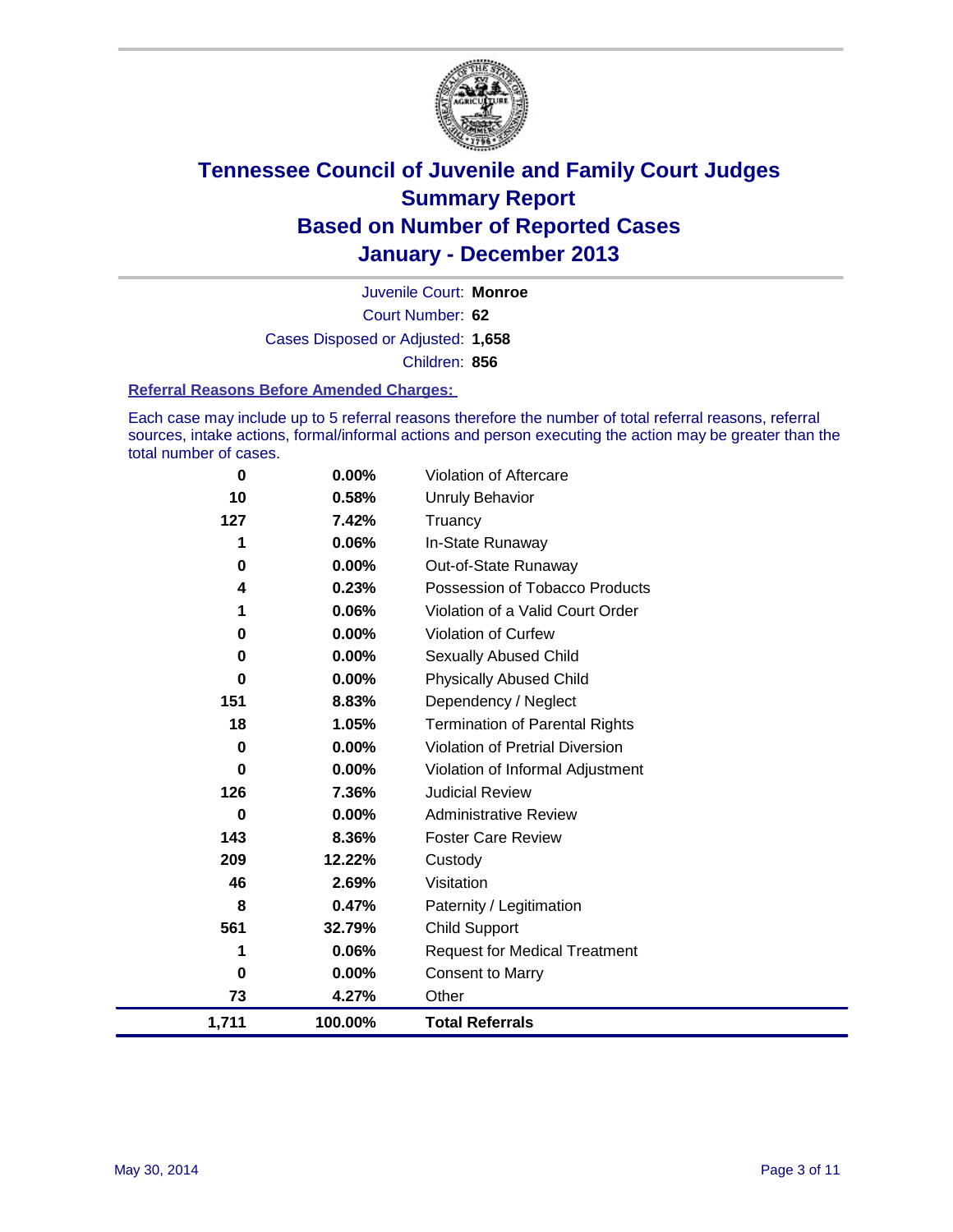

| Juvenile Court: Monroe      |                                   |                                   |  |
|-----------------------------|-----------------------------------|-----------------------------------|--|
| Court Number: 62            |                                   |                                   |  |
|                             | Cases Disposed or Adjusted: 1,658 |                                   |  |
|                             |                                   | Children: 856                     |  |
| <b>Referral Sources: 1</b>  |                                   |                                   |  |
| 156                         | 9.12%                             | Law Enforcement                   |  |
| 13                          | 0.76%                             | Parents                           |  |
| $\overline{7}$              | 0.41%                             | <b>Relatives</b>                  |  |
| 638                         | 37.29%                            | Self                              |  |
| 164                         | 9.59%                             | School                            |  |
| $\bf{0}$                    | 0.00%                             | <b>CSA</b>                        |  |
| 577                         | 33.72%                            | <b>DCS</b>                        |  |
| 85                          | 4.97%                             | <b>Other State Department</b>     |  |
| 16                          | 0.94%                             | <b>District Attorney's Office</b> |  |
| 17                          | 0.99%                             | <b>Court Staff</b>                |  |
| $\mathbf{2}$                | 0.12%                             | Social Agency                     |  |
| 16                          | 0.94%                             | <b>Other Court</b>                |  |
| 15                          | 0.88%                             | Victim                            |  |
| 0                           | 0.00%                             | Child & Parent                    |  |
| 0                           | 0.00%                             | Hospital                          |  |
| 0                           | 0.00%                             | Unknown                           |  |
| 5                           | 0.29%                             | Other                             |  |
| 1,711                       | 100.00%                           | <b>Total Referral Sources</b>     |  |
| Age of Child at Referral: 2 |                                   |                                   |  |
| 451                         | 52.69%                            | Ages 10 and Under                 |  |

| 856  | 100.00%      | <b>Total Child Count</b> |
|------|--------------|--------------------------|
| 0    | $0.00\%$     | <b>Unknown</b>           |
| 1    | 0.12%        | Ages 19 and Over         |
| 92   | 10.75%       | Ages 17 through 18       |
| 130  | 15.19%       | Ages 15 through 16       |
| 92   | 10.75%       | Ages 13 through 14       |
| 90   | 10.51%       | Ages 11 through 12       |
| 45 I | <b>PAGES</b> | Ages TO and Under        |

<sup>1</sup> If different than number of Referral Reasons (1711), verify accuracy of your court's data.

<sup>2</sup> One child could be counted in multiple categories, verify accuracy of your court's data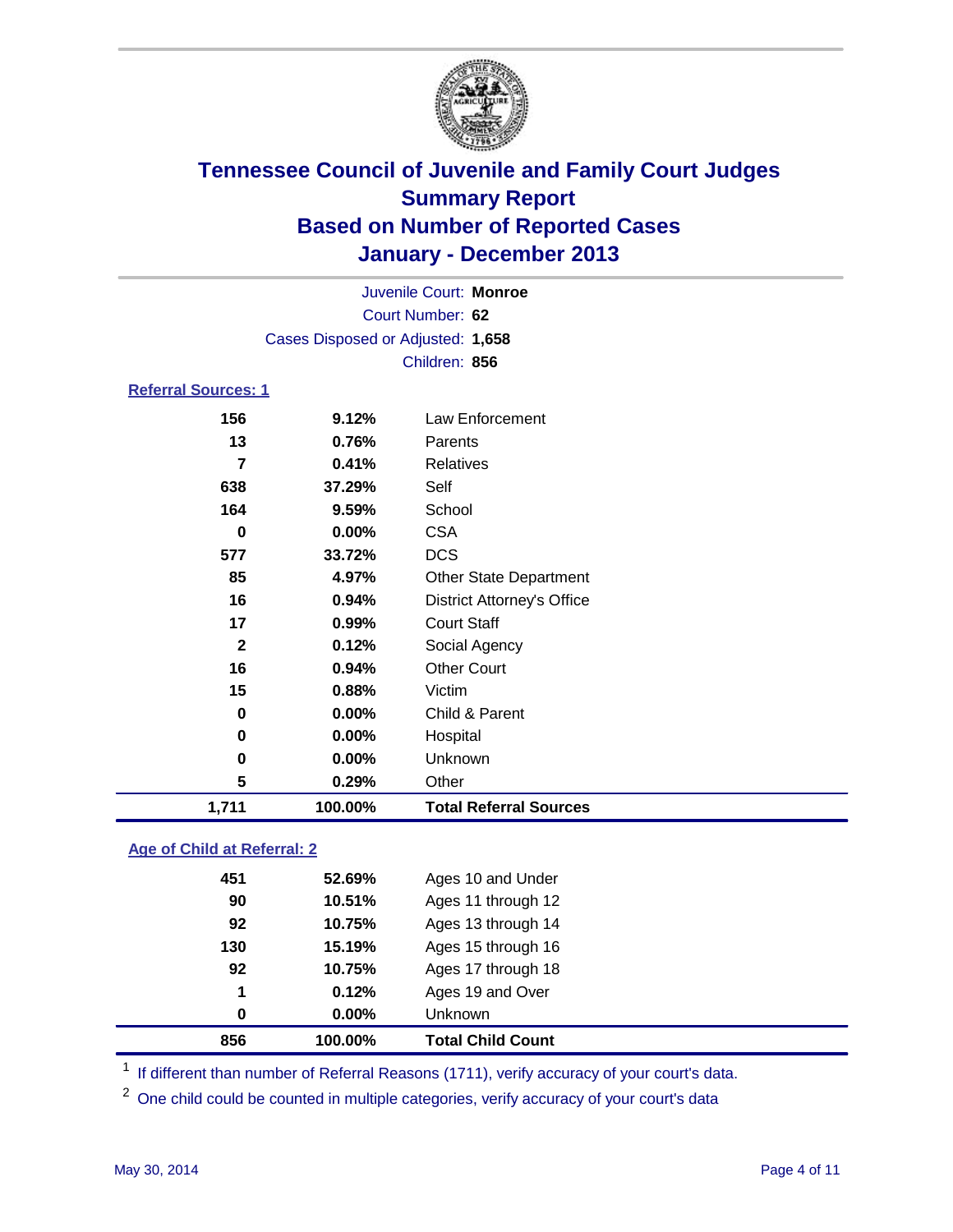

| Juvenile Court: Monroe                  |                                   |                          |  |  |
|-----------------------------------------|-----------------------------------|--------------------------|--|--|
|                                         | Court Number: 62                  |                          |  |  |
|                                         | Cases Disposed or Adjusted: 1,658 |                          |  |  |
|                                         |                                   | Children: 856            |  |  |
| Sex of Child: 1                         |                                   |                          |  |  |
| 498                                     | 58.18%                            | Male                     |  |  |
| 358                                     | 41.82%                            | Female                   |  |  |
| $\bf{0}$                                | 0.00%                             | Unknown                  |  |  |
| 856                                     | 100.00%                           | <b>Total Child Count</b> |  |  |
| Race of Child: 1                        |                                   |                          |  |  |
| 799                                     | 93.34%                            | White                    |  |  |
| 24                                      | 2.80%                             | African American         |  |  |
| 0                                       | 0.00%                             | Native American          |  |  |
| $\mathbf 0$                             | 0.00%                             | Asian                    |  |  |
| 27                                      | 3.15%                             | Mixed                    |  |  |
| $6\phantom{1}6$                         | 0.70%                             | Unknown                  |  |  |
| 856                                     | 100.00%                           | <b>Total Child Count</b> |  |  |
| <b>Hispanic Origin: 1</b>               |                                   |                          |  |  |
| 18                                      | 2.10%                             | Yes                      |  |  |
| 838                                     | 97.90%                            | <b>No</b>                |  |  |
| $\bf{0}$                                | 0.00%                             | Unknown                  |  |  |
| 856                                     | 100.00%                           | <b>Total Child Count</b> |  |  |
| <b>School Enrollment of Children: 1</b> |                                   |                          |  |  |
| 590                                     | 68.93%                            | Yes                      |  |  |
| 261                                     | 30.49%                            | <b>No</b>                |  |  |
| 5                                       | 0.58%                             | Unknown                  |  |  |
| 856                                     | 100.00%                           | <b>Total Child Count</b> |  |  |

One child could be counted in multiple categories, verify accuracy of your court's data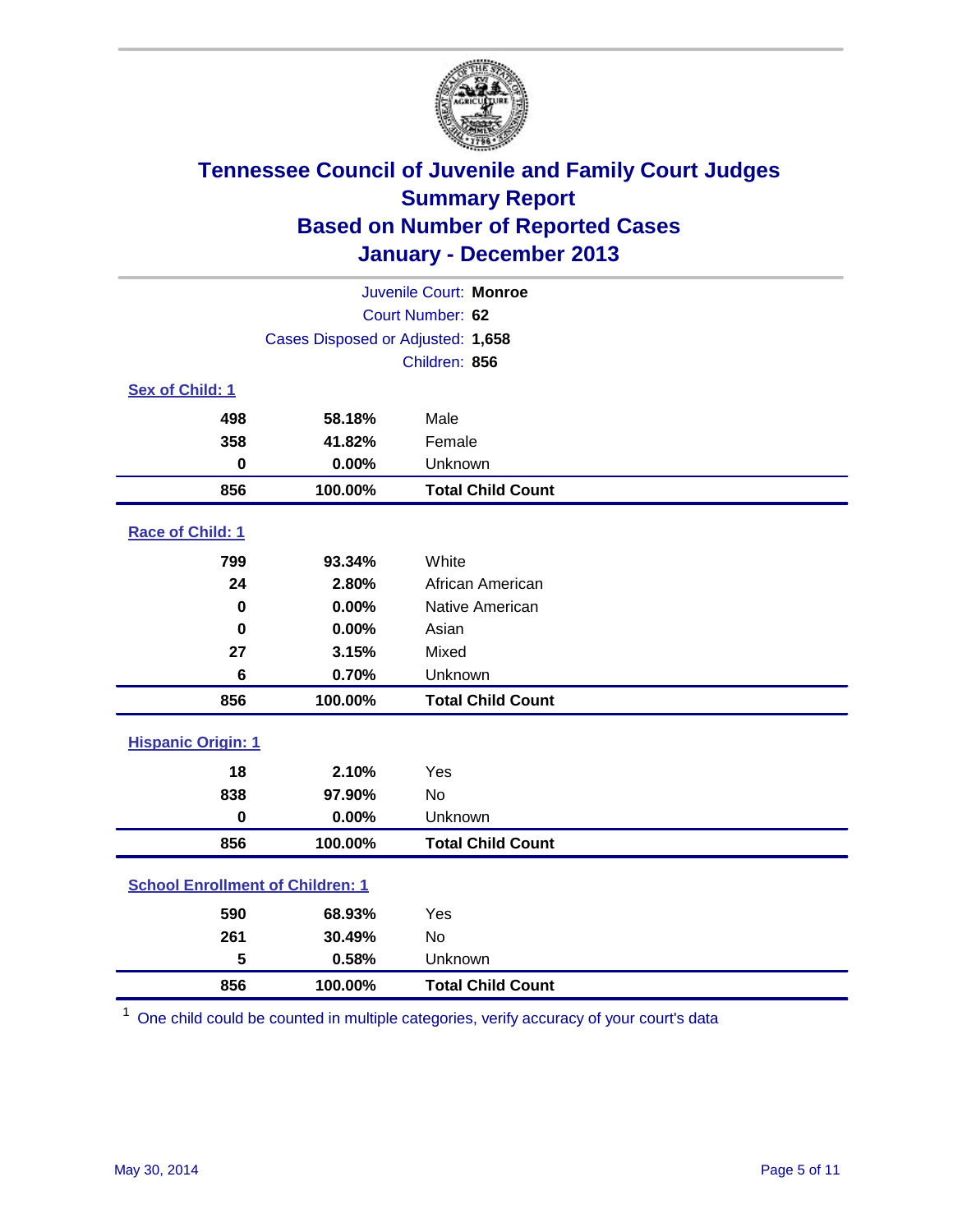

Court Number: **62** Juvenile Court: **Monroe** Cases Disposed or Adjusted: **1,658** Children: **856**

### **Living Arrangement of Child at Time of Referral: 1**

| 856 | 100.00%  | <b>Total Child Count</b>     |
|-----|----------|------------------------------|
| 7   | 0.82%    | Other                        |
| 8   | 0.93%    | Unknown                      |
| 3   | 0.35%    | Independent                  |
| 0   | $0.00\%$ | In an Institution            |
| 12  | 1.40%    | In a Residential Center      |
| 0   | $0.00\%$ | In a Group Home              |
| 53  | 6.19%    | With Foster Family           |
| 9   | 1.05%    | <b>With Adoptive Parents</b> |
| 232 | 27.10%   | <b>With Relatives</b>        |
| 99  | 11.57%   | With Father                  |
| 329 | 38.43%   | With Mother                  |
| 14  | 1.64%    | With Mother and Stepfather   |
| 6   | 0.70%    | With Father and Stepmother   |
| 84  | 9.81%    | With Both Biological Parents |
|     |          |                              |

#### **Type of Detention: 2**

| 1,658 | 100.00%  | <b>Total Detention Count</b> |  |
|-------|----------|------------------------------|--|
| 0     | 0.00%    | Other                        |  |
| 1,653 | 99.70%   | Does Not Apply               |  |
| 0     | $0.00\%$ | <b>Unknown</b>               |  |
| 0     | $0.00\%$ | <b>Psychiatric Hospital</b>  |  |
| 0     | 0.00%    | Jail - No Separation         |  |
| 0     | 0.00%    | Jail - Partial Separation    |  |
| 0     | 0.00%    | Jail - Complete Separation   |  |
| 5     | 0.30%    | Juvenile Detention Facility  |  |
| 0     | 0.00%    | Non-Secure Placement         |  |
|       |          |                              |  |

<sup>1</sup> One child could be counted in multiple categories, verify accuracy of your court's data

<sup>2</sup> If different than number of Cases (1658) verify accuracy of your court's data.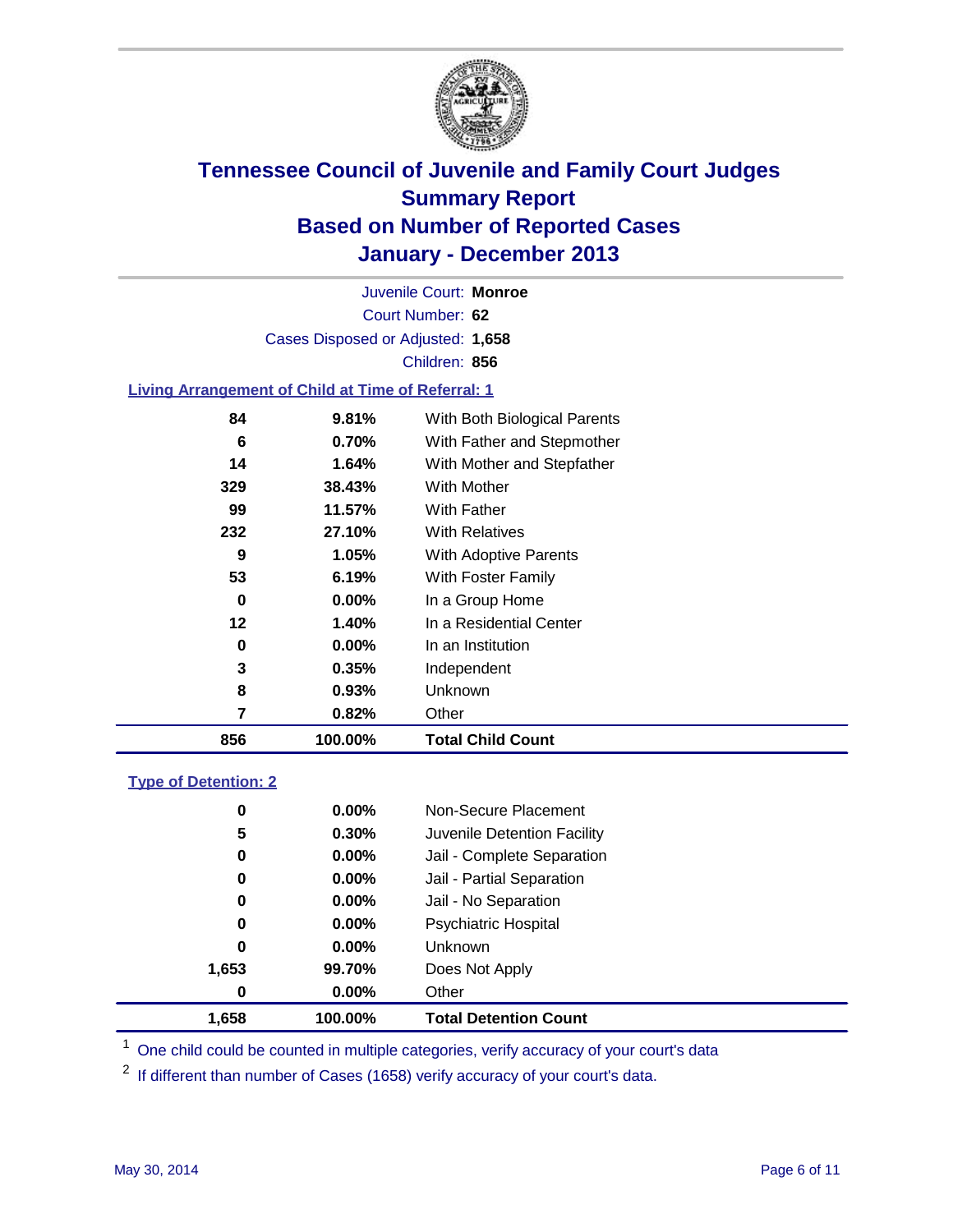

|                                                    | Juvenile Court: Monroe            |                                      |  |  |  |
|----------------------------------------------------|-----------------------------------|--------------------------------------|--|--|--|
|                                                    | Court Number: 62                  |                                      |  |  |  |
|                                                    | Cases Disposed or Adjusted: 1,658 |                                      |  |  |  |
|                                                    |                                   | Children: 856                        |  |  |  |
| <b>Placement After Secure Detention Hearing: 1</b> |                                   |                                      |  |  |  |
| 1                                                  | 0.06%                             | Returned to Prior Living Arrangement |  |  |  |
| 3                                                  | 0.18%                             | Juvenile Detention Facility          |  |  |  |
| 0                                                  | 0.00%                             | Jail                                 |  |  |  |
| 0                                                  | 0.00%                             | Shelter / Group Home                 |  |  |  |
| 0                                                  | 0.00%                             | <b>Foster Family Home</b>            |  |  |  |
| 1                                                  | 0.06%                             | <b>Psychiatric Hospital</b>          |  |  |  |
| 0                                                  | 0.00%                             | Unknown                              |  |  |  |
| 1,653                                              | 99.70%                            | Does Not Apply                       |  |  |  |
| 0                                                  | 0.00%                             | Other                                |  |  |  |
| 1,658                                              | 100.00%                           | <b>Total Placement Count</b>         |  |  |  |
|                                                    |                                   |                                      |  |  |  |
| <b>Intake Actions: 2</b>                           |                                   |                                      |  |  |  |
| 968                                                | 56.58%                            | <b>Petition Filed</b>                |  |  |  |
| 51                                                 | 2.98%                             | <b>Motion Filed</b>                  |  |  |  |
| 0                                                  | 0.00%                             | <b>Citation Processed</b>            |  |  |  |
| 0                                                  | 0.00%                             | Notification of Paternity Processed  |  |  |  |
| 546                                                | 31.91%                            | Scheduling of Judicial Review        |  |  |  |
| 0                                                  | 0.00%                             | Scheduling of Administrative Review  |  |  |  |
| 135                                                | 7.89%                             | Scheduling of Foster Care Review     |  |  |  |
| 0                                                  | 0.00%                             | Unknown                              |  |  |  |
| 0                                                  | 0.00%                             | Does Not Apply                       |  |  |  |
| 11                                                 | 0.64%                             | Other                                |  |  |  |
| 1,711                                              | 100.00%                           | <b>Total Intake Count</b>            |  |  |  |

<sup>1</sup> If different than number of Cases (1658) verify accuracy of your court's data.

 $2$  If different than number of Referral Reasons (1711), verify accuracy of your court's data.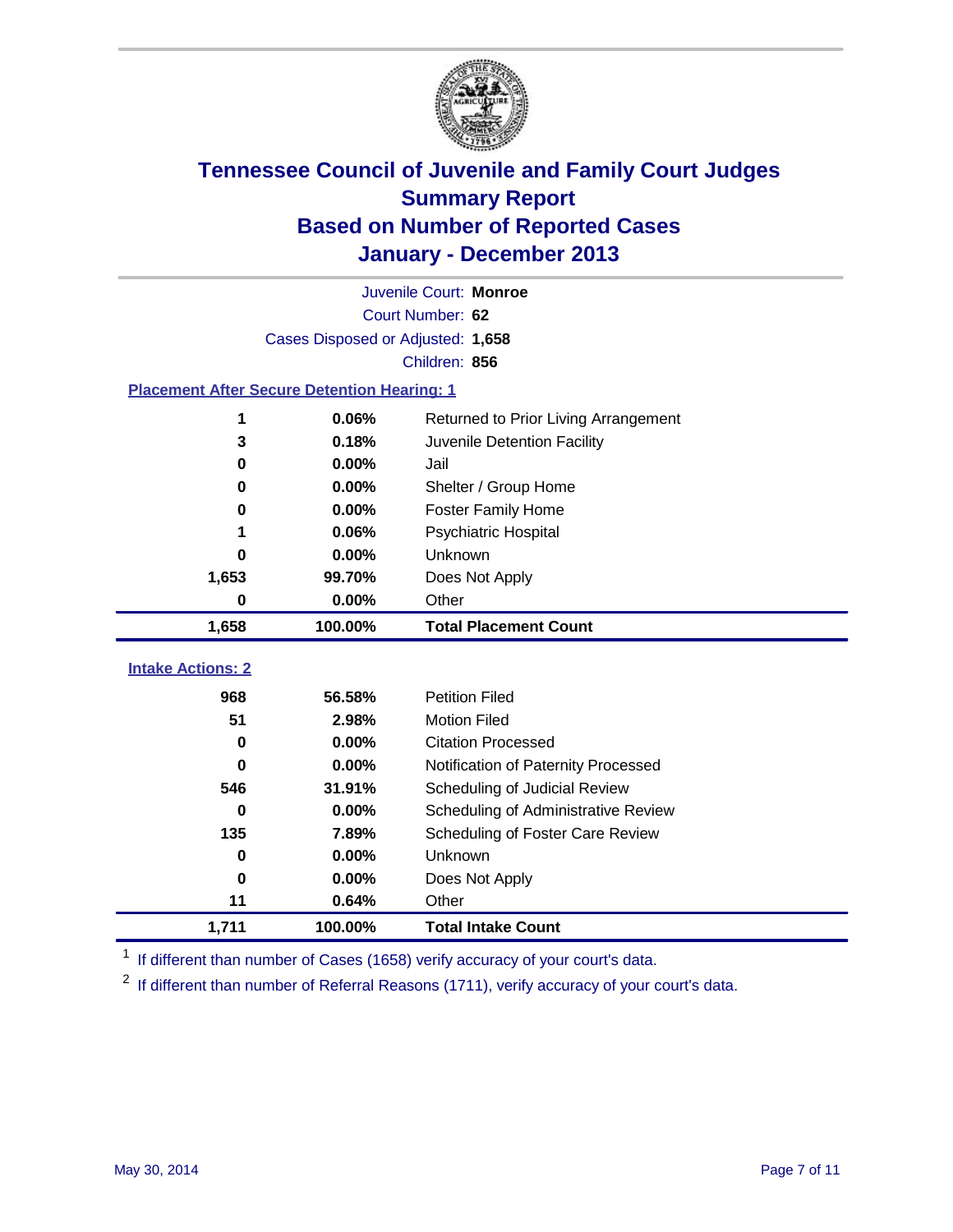

Court Number: **62** Juvenile Court: **Monroe** Cases Disposed or Adjusted: **1,658** Children: **856**

#### **Last Grade Completed by Child: 1**

| 856          | 100.00% | <b>Total Child Count</b> |
|--------------|---------|--------------------------|
| $\bf{0}$     | 0.00%   | Other                    |
| 581          | 67.87%  | Unknown                  |
| 250          | 29.21%  | Never Attended School    |
| 1            | 0.12%   | Graduated                |
| 1            | 0.12%   | <b>GED</b>               |
| 0            | 0.00%   | Non-Graded Special Ed    |
| 6            | 0.70%   | 12th Grade               |
| $\mathbf{2}$ | 0.23%   | 11th Grade               |
| $\bf{0}$     | 0.00%   | 10th Grade               |
| 0            | 0.00%   | 9th Grade                |
| 5            | 0.58%   | 8th Grade                |
| 4            | 0.47%   | 7th Grade                |
| 3            | 0.35%   | 6th Grade                |
| 1            | 0.12%   | 5th Grade                |
| 1            | 0.12%   | 4th Grade                |
| 0            | 0.00%   | 3rd Grade                |
| $\bf{0}$     | 0.00%   | 2nd Grade                |
| 0            | 0.00%   | 1st Grade                |
| 1            | 0.12%   | Kindergarten             |
| 0            | 0.00%   | Preschool                |
| 0            | 0.00%   | Too Young for School     |

### **Enrolled in Special Education: 1**

| 856 | 100.00% | <b>Total Child Count</b> |  |
|-----|---------|--------------------------|--|
| 577 | 67.41%  | Unknown                  |  |
| 277 | 32.36%  | No                       |  |
| 2   | 0.23%   | Yes                      |  |
|     |         |                          |  |

One child could be counted in multiple categories, verify accuracy of your court's data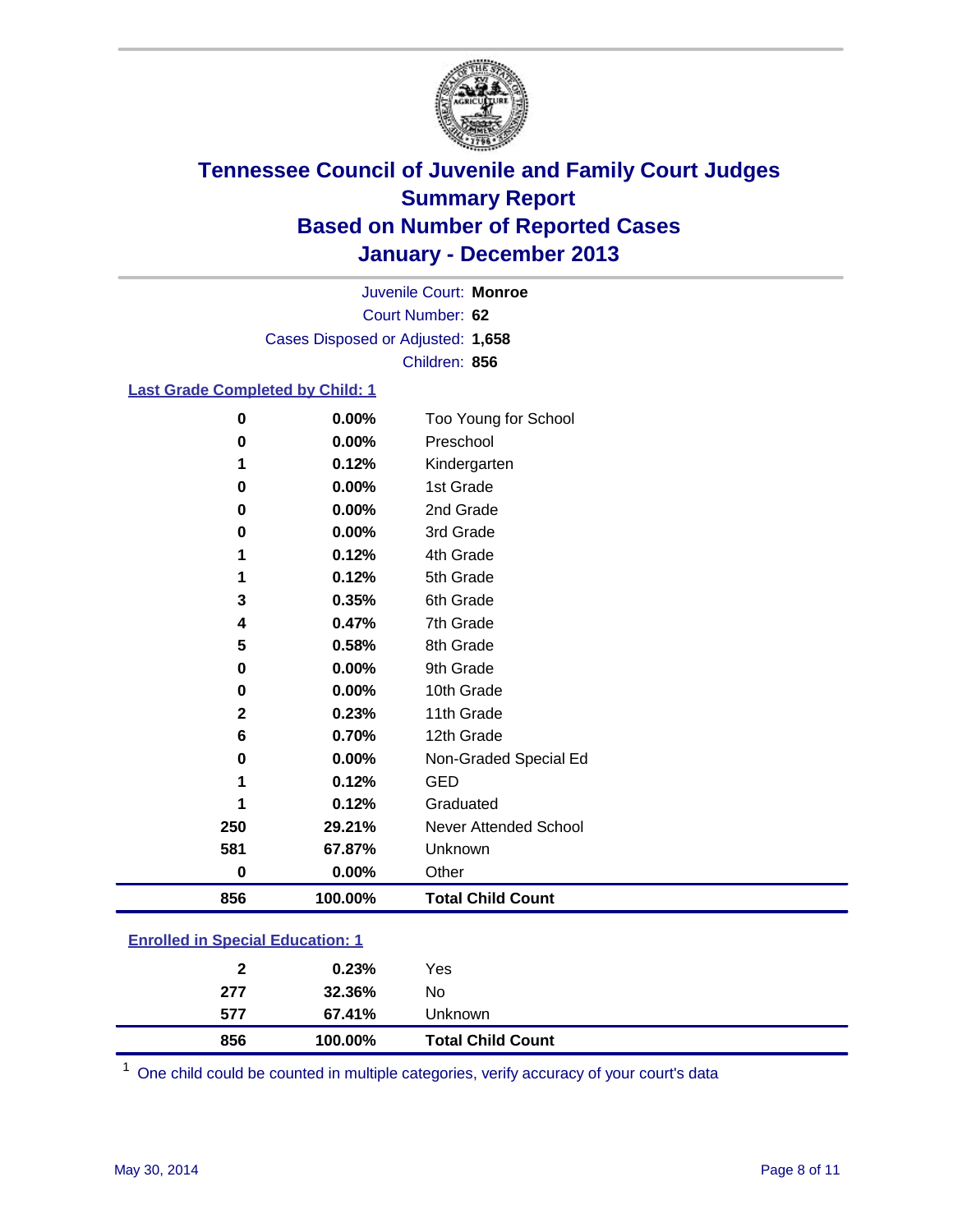

|       |                                   | Juvenile Court: Monroe    |  |  |
|-------|-----------------------------------|---------------------------|--|--|
|       |                                   | Court Number: 62          |  |  |
|       | Cases Disposed or Adjusted: 1,658 |                           |  |  |
|       |                                   | Children: 856             |  |  |
|       | <b>Action Executed By: 1</b>      |                           |  |  |
| 1,166 | 68.15%                            | Judge                     |  |  |
| 545   | 31.85%                            | Magistrate                |  |  |
| 0     | $0.00\%$                          | <b>YSO</b>                |  |  |
| 0     | $0.00\%$                          | Other                     |  |  |
| 0     | $0.00\%$                          | Unknown                   |  |  |
| 1,711 | 100.00%                           | <b>Total Action Count</b> |  |  |

### **Formal / Informal Actions: 1**

| 144   | 8.42%    | Dismissed                                        |
|-------|----------|--------------------------------------------------|
| 0     | $0.00\%$ | Retired / Nolle Prosequi                         |
| 201   | 11.75%   | <b>Complaint Substantiated Delinquent</b>        |
| 12    | 0.70%    | <b>Complaint Substantiated Status Offender</b>   |
| 114   | 6.66%    | <b>Complaint Substantiated Dependent/Neglect</b> |
| 0     | 0.00%    | <b>Complaint Substantiated Abused</b>            |
| 0     | $0.00\%$ | <b>Complaint Substantiated Mentally III</b>      |
| 0     | $0.00\%$ | Informal Adjustment                              |
| 4     | 0.23%    | <b>Pretrial Diversion</b>                        |
| 7     | 0.41%    | <b>Transfer to Adult Court Hearing</b>           |
| 0     | $0.00\%$ | Charges Cleared by Transfer to Adult Court       |
| 1,108 | 64.76%   | Special Proceeding                               |
| 11    | 0.64%    | <b>Review Concluded</b>                          |
| 104   | 6.08%    | Case Held Open                                   |
| 6     | 0.35%    | Other                                            |
| 0     | $0.00\%$ | Unknown                                          |
| 1,711 | 100.00%  | <b>Total Action Count</b>                        |

<sup>1</sup> If different than number of Referral Reasons (1711), verify accuracy of your court's data.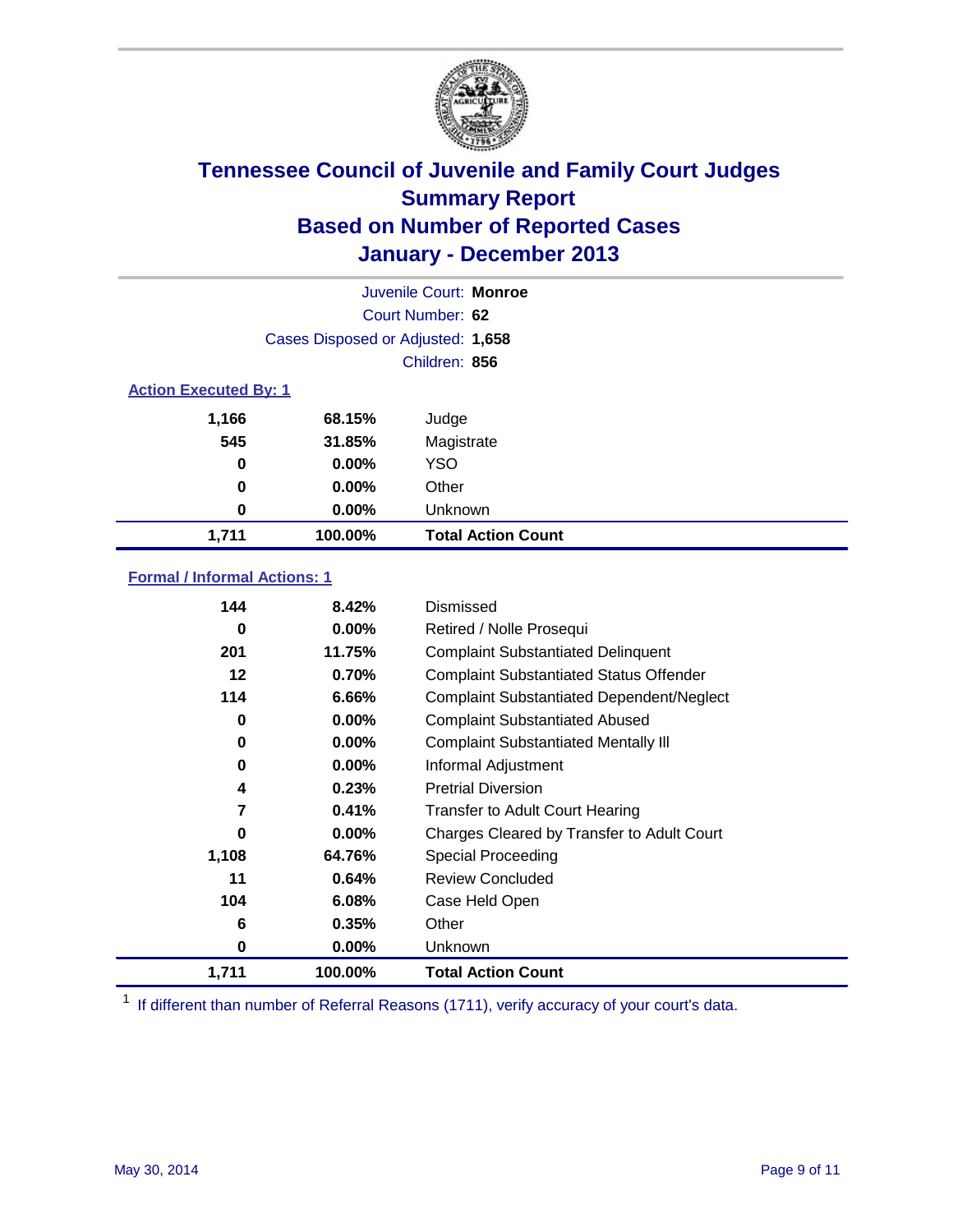

|                       |                                   | Juvenile Court: Monroe                                |
|-----------------------|-----------------------------------|-------------------------------------------------------|
|                       |                                   | Court Number: 62                                      |
|                       | Cases Disposed or Adjusted: 1,658 |                                                       |
|                       |                                   | Children: 856                                         |
| <b>Case Outcomes:</b> |                                   | There can be multiple outcomes for one child or case. |
| 142                   | 4.16%                             | Case Dismissed                                        |
| 1                     | 0.03%                             | Case Retired or Nolle Prosequi                        |
| 102                   | 2.99%                             | Warned / Counseled                                    |
| 539                   | 15.80%                            | <b>Held Open For Review</b>                           |
| 74                    | 2.17%                             | Supervision / Probation to Juvenile Court             |
| 0                     | 0.00%                             | <b>Probation to Parents</b>                           |
| 0                     | 0.00%                             | Referral to Another Entity for Supervision / Service  |
| 19                    | 0.56%                             | Referred for Mental Health Counseling                 |
| 109                   | 3.20%                             | Referred for Alcohol and Drug Counseling              |
| 0                     | 0.00%                             | Referred to Alternative School                        |
| 0                     | 0.00%                             | Referred to Private Child Agency                      |
| 0                     | 0.00%                             | Referred to Defensive Driving School                  |
| 0                     | 0.00%                             | Referred to Alcohol Safety School                     |
| 0                     | 0.00%                             | Referred to Juvenile Court Education-Based Program    |
| 12                    | 0.35%                             | Driver's License Held Informally                      |
| 0                     | 0.00%                             | <b>Voluntary Placement with DMHMR</b>                 |
| 2                     | 0.06%                             | <b>Private Mental Health Placement</b>                |
| 0                     | 0.00%                             | Private MR Placement                                  |
| 3                     | 0.09%                             | Placement with City/County Agency/Facility            |
| 100                   | 2.93%                             | Placement with Relative / Other Individual            |
| 9                     | 0.26%                             | Fine                                                  |
| 116                   | 3.40%                             | <b>Public Service</b>                                 |
| 25                    | 0.73%                             | Restitution                                           |
| 0                     | 0.00%                             | <b>Runaway Returned</b>                               |
| 57                    | 1.67%                             | No Contact Order                                      |
| 0                     | 0.00%                             | Injunction Other than No Contact Order                |
| 0                     | 0.00%                             | <b>House Arrest</b>                                   |
| 0                     | 0.00%                             | <b>Court Defined Curfew</b>                           |
| 0                     | 0.00%                             | Dismissed from Informal Adjustment                    |
| 0                     | 0.00%                             | <b>Dismissed from Pretrial Diversion</b>              |
| 6                     | 0.18%                             | Released from Probation                               |
| 0                     | 0.00%                             | <b>Transferred to Adult Court</b>                     |
| 0                     | $0.00\%$                          | <b>DMHMR Involuntary Commitment</b>                   |